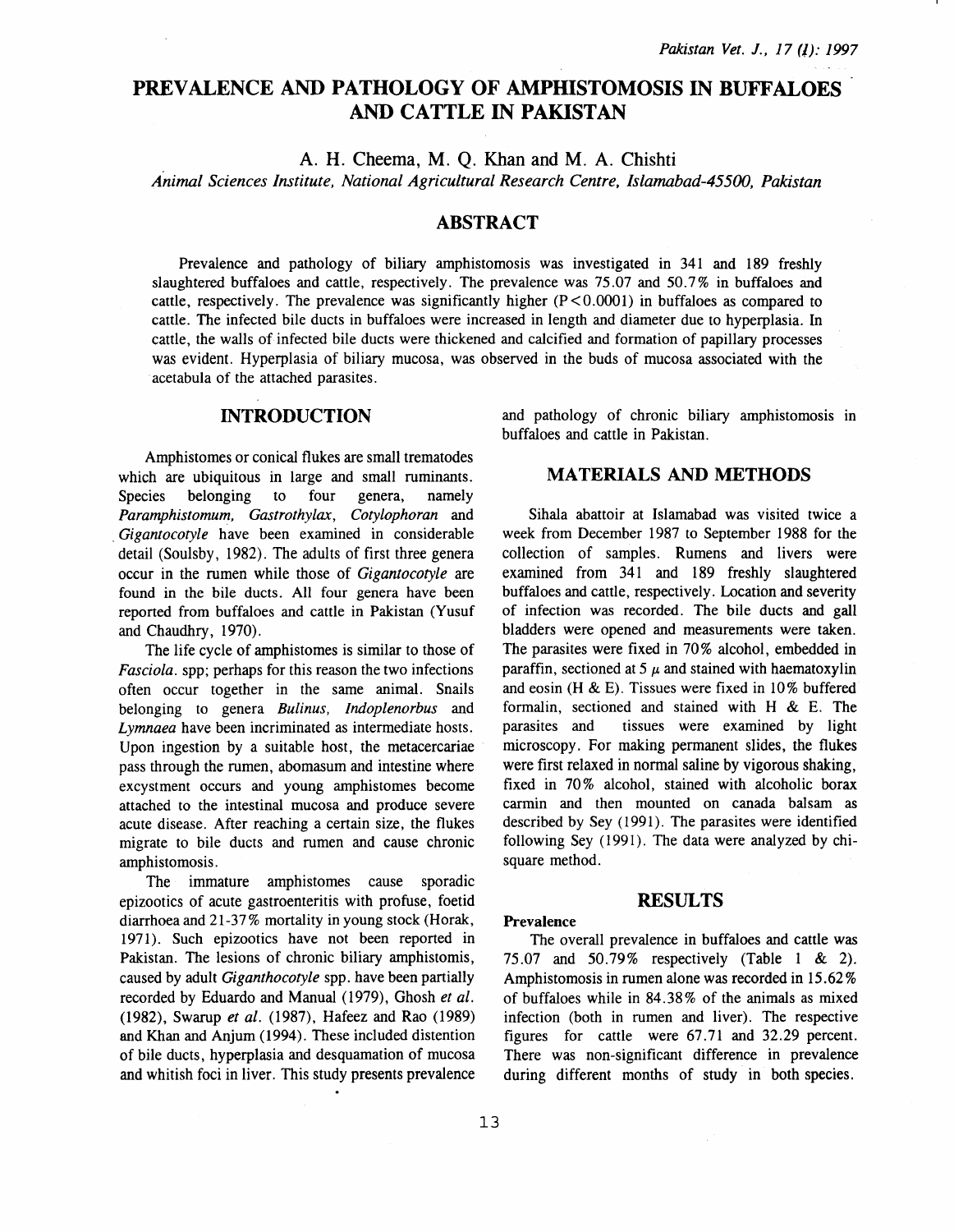$\mathbf{I}$ 

| Month and year   | No. of Animals |          |             |                      |
|------------------|----------------|----------|-------------|----------------------|
|                  |                | Infected |             |                      |
|                  | Examined       | Total    | Rumen alone | Rumen and liver both |
| December, 87     | 59             | 43(73)   |             | 43(100)              |
| January, 88      | 64             | 50(78)   | 9(18)       | 41(82)               |
| February, 88     | 29             | 17(59)   | 5(29)       | 12(71)               |
| March, 88        | 35             | 27(77)   | 5(19)       | 22(81)               |
| June, 88         | 78             | 63(81)   | 17(27)      | 46(73)               |
| <b>July</b> , 88 | 15             | 12(80)   | 2(17)       | 10(83)               |
| August, 88       | 50             | 35(70)   |             | 35(100)              |
| September, 88    | 11             | 9(82)    | 2(22)       | 7(78)                |
| Total            | 341            | 256(75)  | 40(16)      | 216(84)              |

Table 1: Prevalence of amphistomosis in buffaloes during different months of the study period.

No statistical difference ( $P > 0.05$ ) in prevalence was recorded during different months of study.

Values in parentheses are percentages.

Table 2: Prevalence of amphistomosis in cattle during different months of the study period.

| Month and year   | No. of Animals |          |             |                      |  |
|------------------|----------------|----------|-------------|----------------------|--|
|                  | Examined       | Infected |             |                      |  |
|                  |                | Total    | Rumen alone | Rumen and liver both |  |
| December, 87     | 31             | 9(29)    | $-1(11)$    | 8(89)                |  |
| January, 88      | 52             | 33(63)   | 25(76)      | 8(24)                |  |
| February, 88     | 43             | 21(49)   | 18(86)      | 3(14)                |  |
| March, 88        | 37             | 20(54)   | 15(75)      | 5(25)                |  |
| June, 88         | 12             | 6(50)    | 3(50)       | 3(50)                |  |
| <b>July</b> , 88 | 2              | 1(50)    | 1(100)      |                      |  |
| August, 88       | 6              | 3(50)    |             | 3(100)               |  |
| September, 88    | 6              | 3(50)    | 2(67)       | 1(33)                |  |
| Total            | 189            | 96(51)   | 65(68)      | 31(32)               |  |

No statistical difference  $(P>0.05)$  in prevalence was recorded during different months of study. Values in parentheses are percentages.

When compared across species, the prevalence was significantly higher (P<0.00001) in buffaloes as compared to cattle.

## Gross Appearance

### A: Amphistomosis in Rumen

Depending upon the degree of infection, amphistomes were observed in multiple, dense patches of variable sizes in different parts of infected rumens, especially in the pouch adjacent to the reticulum. These were identified as *Gastrothylax crumenifer.* The flukes were deep red in colour, elongate in shape and measured 8-14 X 4-5 mm in size and were embedded between the villi which were sparse in areas of heavy infection. Hyperplasia of villi was observed in some cases.

#### B: Amphistomosis in bile ducts

In the affected buffaloes, amphistomes were observed in the common bile duct, cystic duct, hepatic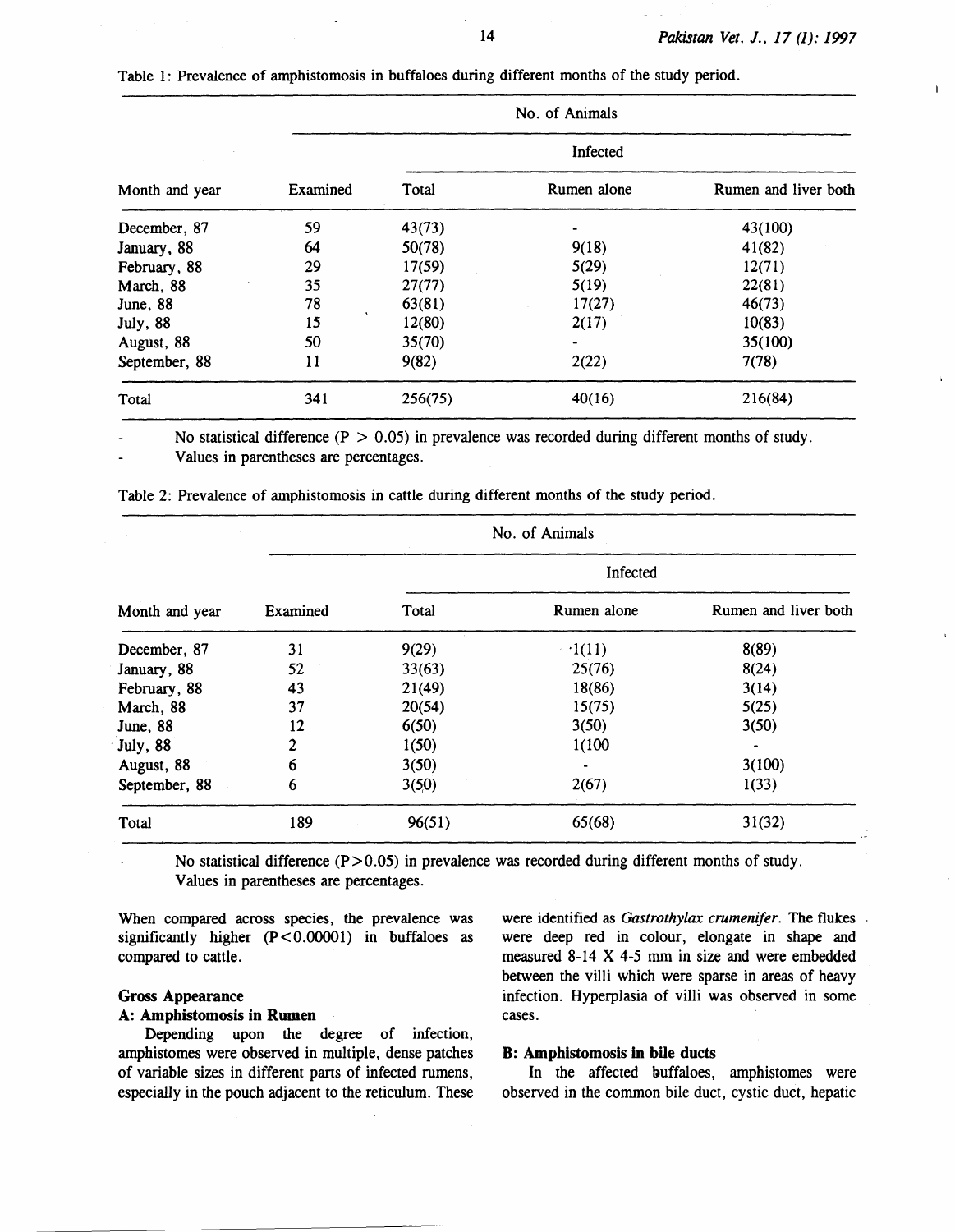ducts and in the intrahepatic ducts. The common bile duct was increased in length, diameter and thickness, compared with normal tissue. The average length, diameter and wall thickness of infected bile ducts in buffaloes were 13, 5.6 and 0.4 em, respectively. The respective figures for normal bile ducts were 4, 1.0 and 0.05 em. The diameter of infected bile ducts was larger than the duodenum (Fig. 1). Upon opening the infected ducts, they were found to be filled with thick, viscous, yellowish bile and the mucosa was studded with numerous small ovoid parasites. The parasites were firmly attached to the wall and when forcibly removed left small, round (up to 0.2 em in diameter), white, nodules or buds (Fig. 2). The parasites, identified as *Gigantocotyle explanatum,* were ovoid or conical in shape, 7 to 13 mm in length and 4 to 5 mm in largest diameter and light pink or grayish in colour. In cattle the walls of infected bile ducts were thickened and firm, but there was no increase in their length and diameter. Formation of papillary processes and calcification were commonly seen in the mucosa of infected bile ducts. The infections were lighter and did not extend into intra-hepatic bile ducts.

### **Histopathological Findings**

The histopathological changes appeared to be related to stage of infection. The amphistomes were attached to the walls of bile ducts by drawing plugs of mucosa into their acetabula or posterior suckers. The most prominent change was mucosal hyperplasia. Gradually, the proliferative mucosa formed villi and papillary processes, projecting into the lumen, resembling intestine (Fig. 3). Edema, focal mononuclear cell infiltration and occasional dilated, cystic glands were observed.

The changes in the mucosal plugs, inside the acetabula were different as compared to the rest of mucosa. Inside the acetabula the mucosal glands were at first dilated and hyperplastic (Fig. 4). Later, an increasing amount of inflammatory cell infiltration occurred in the lamina propria, which replaced the mucosal glands. The infiltrating cells included plasma cells, lymphocytes, histiocytes and a few eosinophils and neutrophils. Neutrophils were prominent in the upper areas in contact with the acetabulum, as well as free in the spaces between the mucosa and acetabulum (Fig. 5). Eosinophils were more prominent in cattle as





- Fig. 1: An enlarged common bile-duct of a buffalo infected with amphistomes (I) compared with normal (N) duodenum (D).
- Fig. 2: The wall of a common bile-duct of a buffalo studded with many amphistomes (A). Small buds (arrows) remain after removal of amphistomes.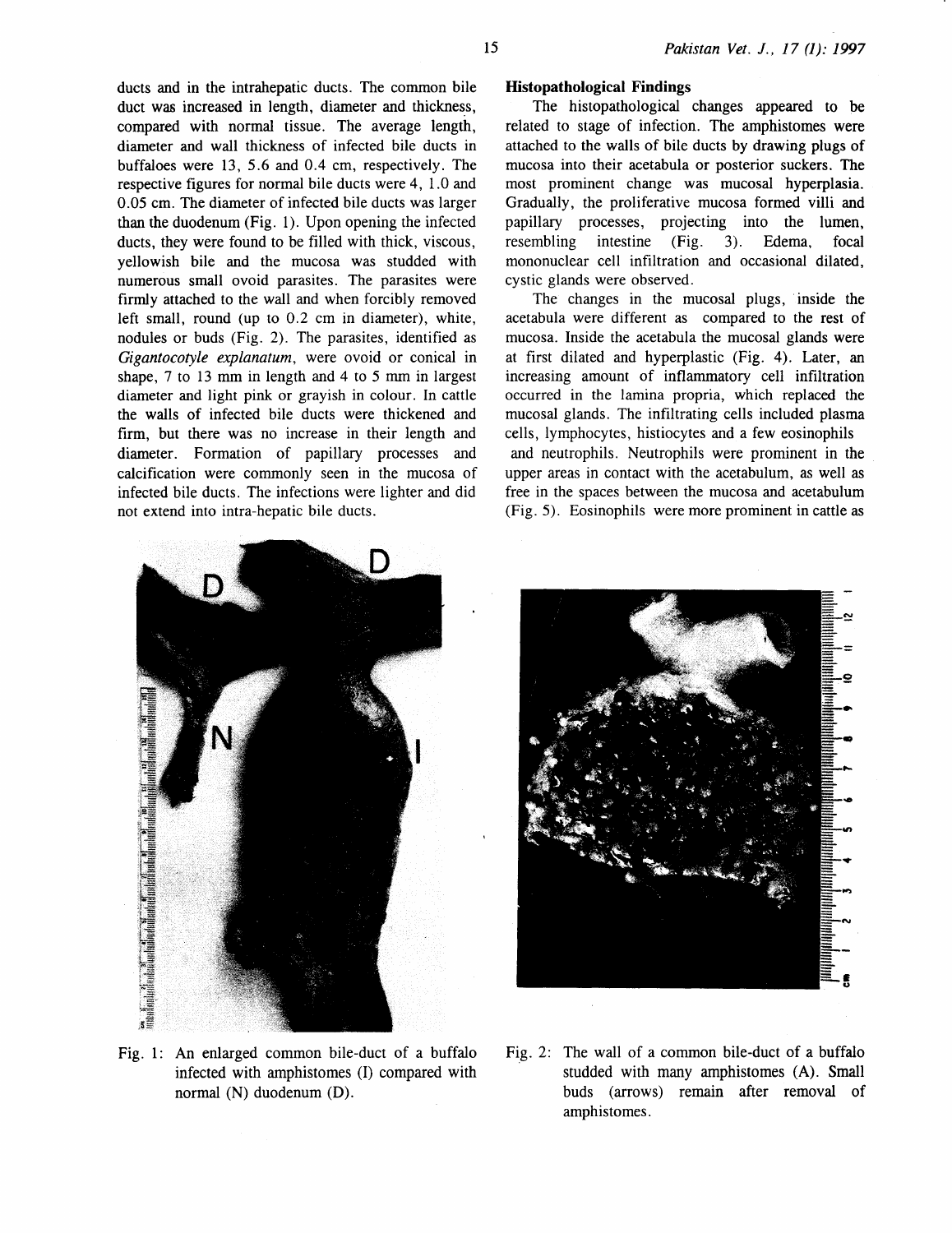

Fig. 3: Chronic amphistomosis in a buffalo. There is hyperplasia of bile-duct mucosa forming villi in the lumen  $(40 X)$ .



Fig. 4: Chronic amphistomosis in buffaloes. Mucosal plug (bud) with a few distended glands inside the acetatulum  $(A)$  of an amphistome  $(25 X)$ .

compared to buffaloes. In chronic cases only a few glands could be seen in the mucosal plugs. The columnar epithelium at the surface was lost and replaced by bluish amorphous material. Some proteinaceous material was present in space between the mucosa and the acetabula. In the infected rumens, the area of mucosa in contact with the acetabula was covered with a thick layer of parakeratin.

### **DISCUSSION**

Amphistomosis is a widespread disease of buffaloes, cattle, sheep and goats. Acute disease has been reported in young animals while older animals are



Fig. 5: Chronic amphistomosis in buffaloes. Mucosal plug with distended glands and heavy infiltration by inflammatory cells (IC) inside the acetabulum  $(A)$  of an amphistome (100 X)

capable of withstanding massive infections (Soulsby, 1982). The existence in Pakistan was reported earlier (Yusuf and Chaudhry 1970; Siddiqui and Shah, 1984; Khan and Anjum, 1994) but information on its seasonal distribution is lacking. The present study was conducted for eight months and a statistically non-significant difference in prevalence was recorded during the different months of study within each species. Heavy infections of paramphistomes both in rumen and liver, are mostly insidious and generally do not cause serious damage to the host (Horak, 1971; Soulsby, 1992). Due to its mild sub-clinical nature, deworming for the control of chronic amphistomis is done very rarely and large animals, once infected carry this trematode throughout rest of their life. Aged animals slaughtered at abattoirs in Pakistan further enhances the chance of acquiring such infections. Statistically non-significant difference in prevalence observed during different months of study may be attributed to the age and lack of deworming practices in large animals. Higher prevalence in buffaloes as compared to cattle might be due to wallowing habit and grazing water grasses and weeds in the former species.

Pronounced hyperplasia of bile ducts in buffaloes with heavy *Gigantocotyle* infection is probably caused by irritation from heavy parasitic loads and subsequent bile retention, because of increased resistance to its flow. The resultant interference with bile excretion into the intestine would adversely affect food digestion and absorption in infected animals. Heavy infections of amphistomes would cause protein depletion,